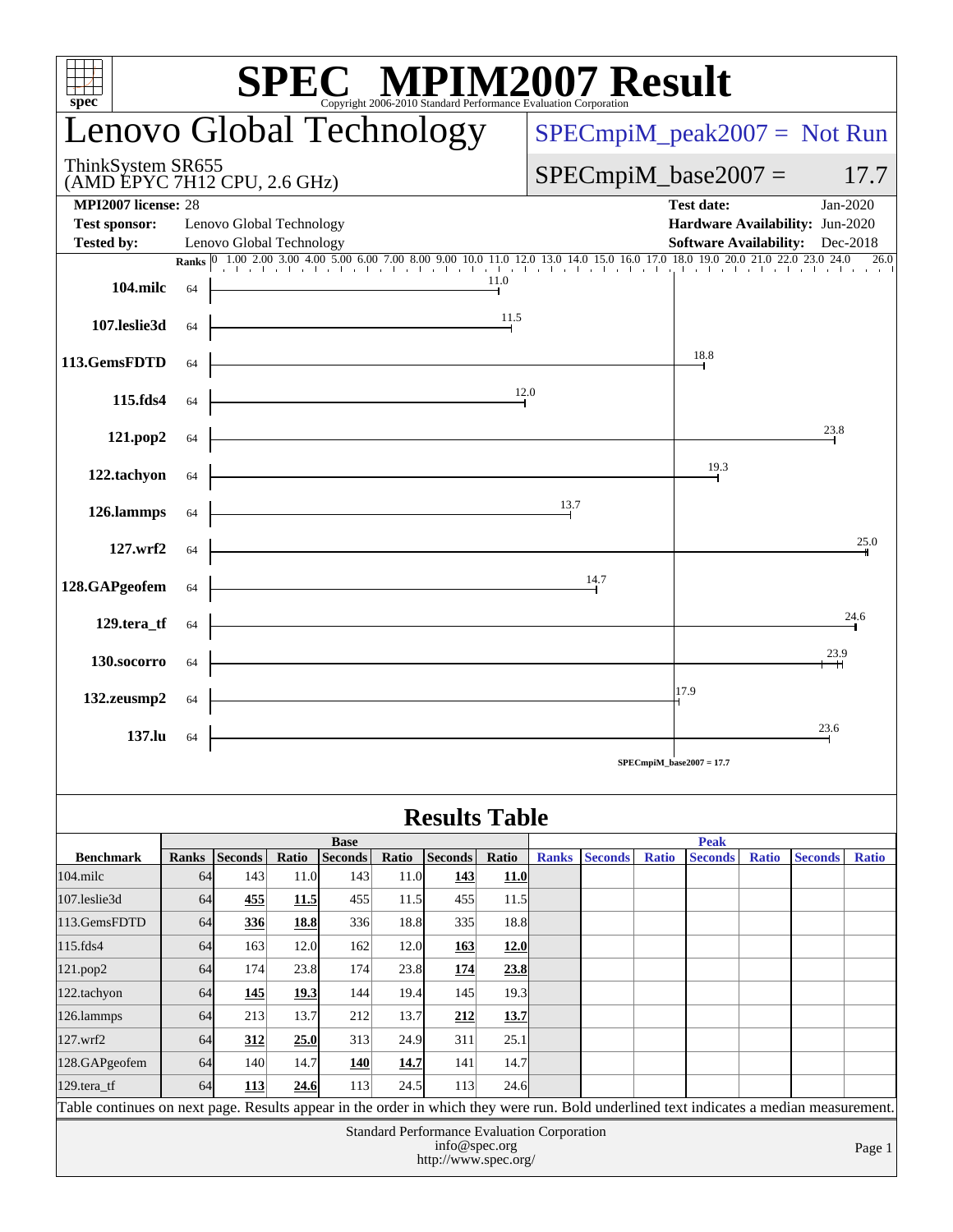

# **[SPEC MPIM2007 Result](http://www.spec.org/auto/mpi2007/Docs/result-fields.html#SPECMPIM2007Result)**

# enovo Global Technology

[SPECmpiM\\_peak2007 =](http://www.spec.org/auto/mpi2007/Docs/result-fields.html#SPECmpiMpeak2007) Not Run

### ThinkSystem SR655

(AMD EPYC 7H12 CPU, 2.6 GHz)

 $SPECmpiM_base2007 = 17.7$  $SPECmpiM_base2007 = 17.7$ 

**[Test sponsor:](http://www.spec.org/auto/mpi2007/Docs/result-fields.html#Testsponsor)** Lenovo Global Technology **[Hardware Availability:](http://www.spec.org/auto/mpi2007/Docs/result-fields.html#HardwareAvailability)** Jun-2020

### **[MPI2007 license:](http://www.spec.org/auto/mpi2007/Docs/result-fields.html#MPI2007license)** 28 **[Test date:](http://www.spec.org/auto/mpi2007/Docs/result-fields.html#Testdate)** Jan-2020 **[Tested by:](http://www.spec.org/auto/mpi2007/Docs/result-fields.html#Testedby)** Lenovo Global Technology **[Software Availability:](http://www.spec.org/auto/mpi2007/Docs/result-fields.html#SoftwareAvailability)** Dec-2018

### **[Results Table \(Continued\)](http://www.spec.org/auto/mpi2007/Docs/result-fields.html#ResultsTable)**

|                                                                                                                                                                                                                                                                                                                                                                                                                                                                                                                                                                                                                                                                                                                                                                                                                           |              |                        |       |                |       | <b>Results Table (Continued)</b>                                                                                                                                                                                                                                                                                                                                                                                                                                                                                                                                         |                 |                                                                                                                                                                                                                                                                                                                              |                |              |                         |              |                |              |  |
|---------------------------------------------------------------------------------------------------------------------------------------------------------------------------------------------------------------------------------------------------------------------------------------------------------------------------------------------------------------------------------------------------------------------------------------------------------------------------------------------------------------------------------------------------------------------------------------------------------------------------------------------------------------------------------------------------------------------------------------------------------------------------------------------------------------------------|--------------|------------------------|-------|----------------|-------|--------------------------------------------------------------------------------------------------------------------------------------------------------------------------------------------------------------------------------------------------------------------------------------------------------------------------------------------------------------------------------------------------------------------------------------------------------------------------------------------------------------------------------------------------------------------------|-----------------|------------------------------------------------------------------------------------------------------------------------------------------------------------------------------------------------------------------------------------------------------------------------------------------------------------------------------|----------------|--------------|-------------------------|--------------|----------------|--------------|--|
|                                                                                                                                                                                                                                                                                                                                                                                                                                                                                                                                                                                                                                                                                                                                                                                                                           | <b>Peak</b>  |                        |       |                |       |                                                                                                                                                                                                                                                                                                                                                                                                                                                                                                                                                                          |                 |                                                                                                                                                                                                                                                                                                                              |                |              |                         |              |                |              |  |
| <b>Benchmark</b>                                                                                                                                                                                                                                                                                                                                                                                                                                                                                                                                                                                                                                                                                                                                                                                                          | <b>Ranks</b> | <b>Seconds</b>         | Ratio | <b>Seconds</b> | Ratio | Seconds                                                                                                                                                                                                                                                                                                                                                                                                                                                                                                                                                                  | Ratio           | <b>Ranks</b>                                                                                                                                                                                                                                                                                                                 | <b>Seconds</b> | <b>Ratio</b> | <b>Seconds</b>          | <b>Ratio</b> | <b>Seconds</b> | <b>Ratio</b> |  |
| 130.socorro                                                                                                                                                                                                                                                                                                                                                                                                                                                                                                                                                                                                                                                                                                                                                                                                               | 64           | 160                    | 23.9  | 158            | 24.1  | 164                                                                                                                                                                                                                                                                                                                                                                                                                                                                                                                                                                      | 23.3            |                                                                                                                                                                                                                                                                                                                              |                |              |                         |              |                |              |  |
| 132.zeusmp2                                                                                                                                                                                                                                                                                                                                                                                                                                                                                                                                                                                                                                                                                                                                                                                                               | 64           | 174                    | 17.9  | 174            | 17.9  | 174                                                                                                                                                                                                                                                                                                                                                                                                                                                                                                                                                                      | 17.8            |                                                                                                                                                                                                                                                                                                                              |                |              |                         |              |                |              |  |
| 137.lu                                                                                                                                                                                                                                                                                                                                                                                                                                                                                                                                                                                                                                                                                                                                                                                                                    | 64           | 156                    | 23.6  | 156            | 23.6  | 156                                                                                                                                                                                                                                                                                                                                                                                                                                                                                                                                                                      | 23.6            |                                                                                                                                                                                                                                                                                                                              |                |              |                         |              |                |              |  |
| Results appear in the order in which they were run. Bold underlined text indicates a median measurement.                                                                                                                                                                                                                                                                                                                                                                                                                                                                                                                                                                                                                                                                                                                  |              |                        |       |                |       |                                                                                                                                                                                                                                                                                                                                                                                                                                                                                                                                                                          |                 |                                                                                                                                                                                                                                                                                                                              |                |              |                         |              |                |              |  |
|                                                                                                                                                                                                                                                                                                                                                                                                                                                                                                                                                                                                                                                                                                                                                                                                                           |              |                        |       |                |       |                                                                                                                                                                                                                                                                                                                                                                                                                                                                                                                                                                          |                 |                                                                                                                                                                                                                                                                                                                              |                |              | <b>Software Summary</b> |              |                |              |  |
| <b>Hardware Summary</b><br>Type of System:<br>Homogeneous<br>Compute Node:<br>ThinkSystem SR655<br><b>Total Compute Nodes:</b><br>1<br>Total Chips:<br>1<br><b>Total Cores:</b><br>64<br><b>Total Threads:</b><br>64<br>256 GB<br><b>Total Memory:</b><br><b>Base Ranks Run:</b><br>64<br>Minimum Peak Ranks:<br>$\mathbf{u}$<br><b>Maximum Peak Ranks:</b><br>$\overline{a}$                                                                                                                                                                                                                                                                                                                                                                                                                                             |              |                        |       |                |       | C Compiler:<br>Intel C++ Compiler 17.0 Update 7 for Linux<br>Version 17.0.7 Build 20180403<br>$C++$ Compiler:<br>Intel C++ Compiler 17.0 Update 7 for Linux<br>Version 17.0.7 Build 20180403<br>Fortran Compiler:<br>Intel Fortran Compiler 17.0 Update 7 for Linux<br>Version 17.0.7 Build 20180403<br><b>Base Pointers:</b><br>64-bit<br>Peak Pointers:<br>Not Applicable<br>Intel MPI Library for Linux* OS<br><b>MPI</b> Library:<br>Version 2018 Update 3 Build 20180411<br>Other MPI Info:<br>None<br>N <sub>o</sub><br>Pre-processors:<br>Other Software:<br>None |                 |                                                                                                                                                                                                                                                                                                                              |                |              |                         |              |                |              |  |
| <b>Node Description: ThinkSystem SR655</b>                                                                                                                                                                                                                                                                                                                                                                                                                                                                                                                                                                                                                                                                                                                                                                                |              |                        |       |                |       |                                                                                                                                                                                                                                                                                                                                                                                                                                                                                                                                                                          |                 |                                                                                                                                                                                                                                                                                                                              |                |              |                         |              |                |              |  |
|                                                                                                                                                                                                                                                                                                                                                                                                                                                                                                                                                                                                                                                                                                                                                                                                                           |              |                        |       |                |       |                                                                                                                                                                                                                                                                                                                                                                                                                                                                                                                                                                          |                 |                                                                                                                                                                                                                                                                                                                              |                |              |                         |              |                |              |  |
|                                                                                                                                                                                                                                                                                                                                                                                                                                                                                                                                                                                                                                                                                                                                                                                                                           |              | <b>Hardware</b>        |       |                |       |                                                                                                                                                                                                                                                                                                                                                                                                                                                                                                                                                                          | <b>Software</b> |                                                                                                                                                                                                                                                                                                                              |                |              |                         |              |                |              |  |
| Number of nodes:<br>1<br>Uses of the node:<br>compute<br>Vendor:<br>Lenovo Global Technology<br>Model:<br>SR655<br>AMD EPYC 7H12 CPU<br><b>CPU</b> Name:<br>$CPU(s)$ orderable:<br>1 chips<br>Chips enabled:<br>1<br>Cores enabled:<br>64<br>64<br>Cores per chip:<br>Threads per core:<br>1<br><b>CPU</b> Characteristics:<br>None<br><b>CPU MHz:</b><br>2600<br>Primary Cache:<br>$32$ KB I + 32 KB D on chip per core<br>Secondary Cache:<br>512 KB I+D on chip per core<br>L3 Cache:<br>$256 \text{ MB I+D}$ on chip per chip<br>16 MB shared / 4 cores<br>Other Cache:<br>None<br>Memory:<br>256 GB (8 x 32 GB 2Rx8 PC4-3200AA-R)<br>Disk Subsystem:<br>1 x 480 GB SATA 2.5" SSD<br>Other Hardware:<br>None<br>Adapter:<br>None<br>Number of Adapters:<br>$\overline{0}$<br>Slot Type:<br>None<br>Data Rate:<br>None |              |                        |       |                |       |                                                                                                                                                                                                                                                                                                                                                                                                                                                                                                                                                                          |                 | None<br>Adapter:<br><b>Adapter Driver:</b><br>None<br>Adapter Firmware:<br>None<br><b>Operating System:</b><br>SUSE Linux Enterprise Linux Server 12 SP 4<br>4.12.14-94.41-default<br>xfs<br>Local File System:<br>Shared File System:<br>None<br><b>System State:</b><br>Multi-user, run level 3<br>Other Software:<br>None |                |              |                         |              |                |              |  |
|                                                                                                                                                                                                                                                                                                                                                                                                                                                                                                                                                                                                                                                                                                                                                                                                                           |              | Continued on next page |       |                |       | Standard Performance Evaluation Corporation                                                                                                                                                                                                                                                                                                                                                                                                                                                                                                                              |                 |                                                                                                                                                                                                                                                                                                                              |                |              |                         |              |                |              |  |
|                                                                                                                                                                                                                                                                                                                                                                                                                                                                                                                                                                                                                                                                                                                                                                                                                           |              |                        |       |                |       | info@spec.org<br>http://www.spec.org/                                                                                                                                                                                                                                                                                                                                                                                                                                                                                                                                    |                 |                                                                                                                                                                                                                                                                                                                              |                |              |                         |              |                | Page 2       |  |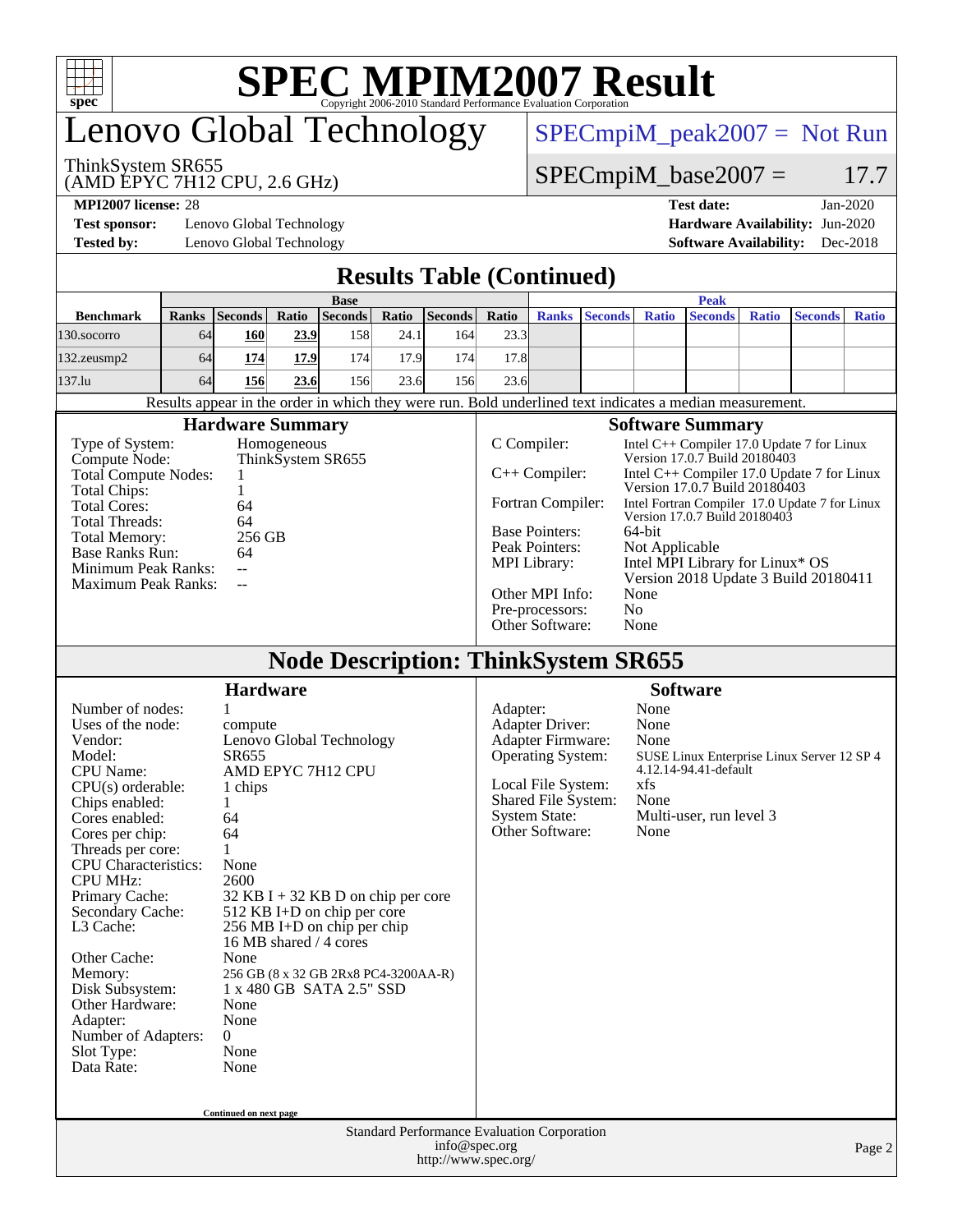| spec <sup>®</sup>                                                                                                                                        | <b>SPEC MPIM2007 Result</b><br>1 2006-2010 Standard Performance Evaluation Corporation |  |  |  |  |  |  |  |
|----------------------------------------------------------------------------------------------------------------------------------------------------------|----------------------------------------------------------------------------------------|--|--|--|--|--|--|--|
| Lenovo Global Technology                                                                                                                                 | $SPECmpiM_peak2007 = Not Run$                                                          |  |  |  |  |  |  |  |
| ThinkSystem SR655<br>(AMD EPYC 7H12 CPU, 2.6 GHz)                                                                                                        | $SPECmpiM_base2007 =$<br>17.7                                                          |  |  |  |  |  |  |  |
| <b>MPI2007</b> license: 28                                                                                                                               | <b>Test date:</b><br>$Jan-2020$                                                        |  |  |  |  |  |  |  |
| <b>Test sponsor:</b><br>Lenovo Global Technology<br>Lenovo Global Technology<br><b>Tested by:</b>                                                        | Hardware Availability: Jun-2020<br><b>Software Availability:</b> Dec-2018              |  |  |  |  |  |  |  |
|                                                                                                                                                          | <b>Node Description: ThinkSystem SR655</b>                                             |  |  |  |  |  |  |  |
| Ports Used:<br>$\theta$                                                                                                                                  |                                                                                        |  |  |  |  |  |  |  |
| Interconnect Type:<br>None                                                                                                                               |                                                                                        |  |  |  |  |  |  |  |
|                                                                                                                                                          |                                                                                        |  |  |  |  |  |  |  |
|                                                                                                                                                          |                                                                                        |  |  |  |  |  |  |  |
|                                                                                                                                                          | <b>Submit Notes</b>                                                                    |  |  |  |  |  |  |  |
| The config file option 'submit' was used.                                                                                                                |                                                                                        |  |  |  |  |  |  |  |
|                                                                                                                                                          | <b>General Notes</b>                                                                   |  |  |  |  |  |  |  |
|                                                                                                                                                          |                                                                                        |  |  |  |  |  |  |  |
| MPI startup command:<br>mpiexec command was used to start MPI jobs.                                                                                      |                                                                                        |  |  |  |  |  |  |  |
| RAM configuration:<br>Compute nodes have 1 x 32 GB RDIMM on each memory channel.                                                                         |                                                                                        |  |  |  |  |  |  |  |
| Add "idle=poll" into grub                                                                                                                                |                                                                                        |  |  |  |  |  |  |  |
| BIOS settings:<br>Operating Mode: Maximum Performance Mode<br>Hyper-Threading Technology (SMT): Disabled<br>NPS4                                         |                                                                                        |  |  |  |  |  |  |  |
| Yes: The test sponsor attests, as of date of publication,                                                                                                | that CVE-2017-5754 (Meltdown) is mitigated in the system as tested and documented.     |  |  |  |  |  |  |  |
| Yes: The test sponsor attests, as of date of publication,<br>that CVE-2017-5753 (Spectre variant 1) is mitigated in the system as tested and documented. |                                                                                        |  |  |  |  |  |  |  |
| Yes: The test sponsor attests, as of date of publication,<br>that CVE-2017-5715 (Spectre variant 2) is mitigated in the system as tested and documented. |                                                                                        |  |  |  |  |  |  |  |
|                                                                                                                                                          | <b>Base Compiler Invocation</b>                                                        |  |  |  |  |  |  |  |
| C benchmarks:<br>mpiicc                                                                                                                                  |                                                                                        |  |  |  |  |  |  |  |
| $C++$ benchmarks:                                                                                                                                        |                                                                                        |  |  |  |  |  |  |  |
| 126.lammps: mpiicpc                                                                                                                                      |                                                                                        |  |  |  |  |  |  |  |
| Fortran benchmarks:<br>mpiifort                                                                                                                          |                                                                                        |  |  |  |  |  |  |  |
|                                                                                                                                                          |                                                                                        |  |  |  |  |  |  |  |
|                                                                                                                                                          | Continued on next page<br><b>Standard Performance Evaluation Corporation</b>           |  |  |  |  |  |  |  |
|                                                                                                                                                          | info@spec.org<br>Page 3<br>http://www.spec.org/                                        |  |  |  |  |  |  |  |